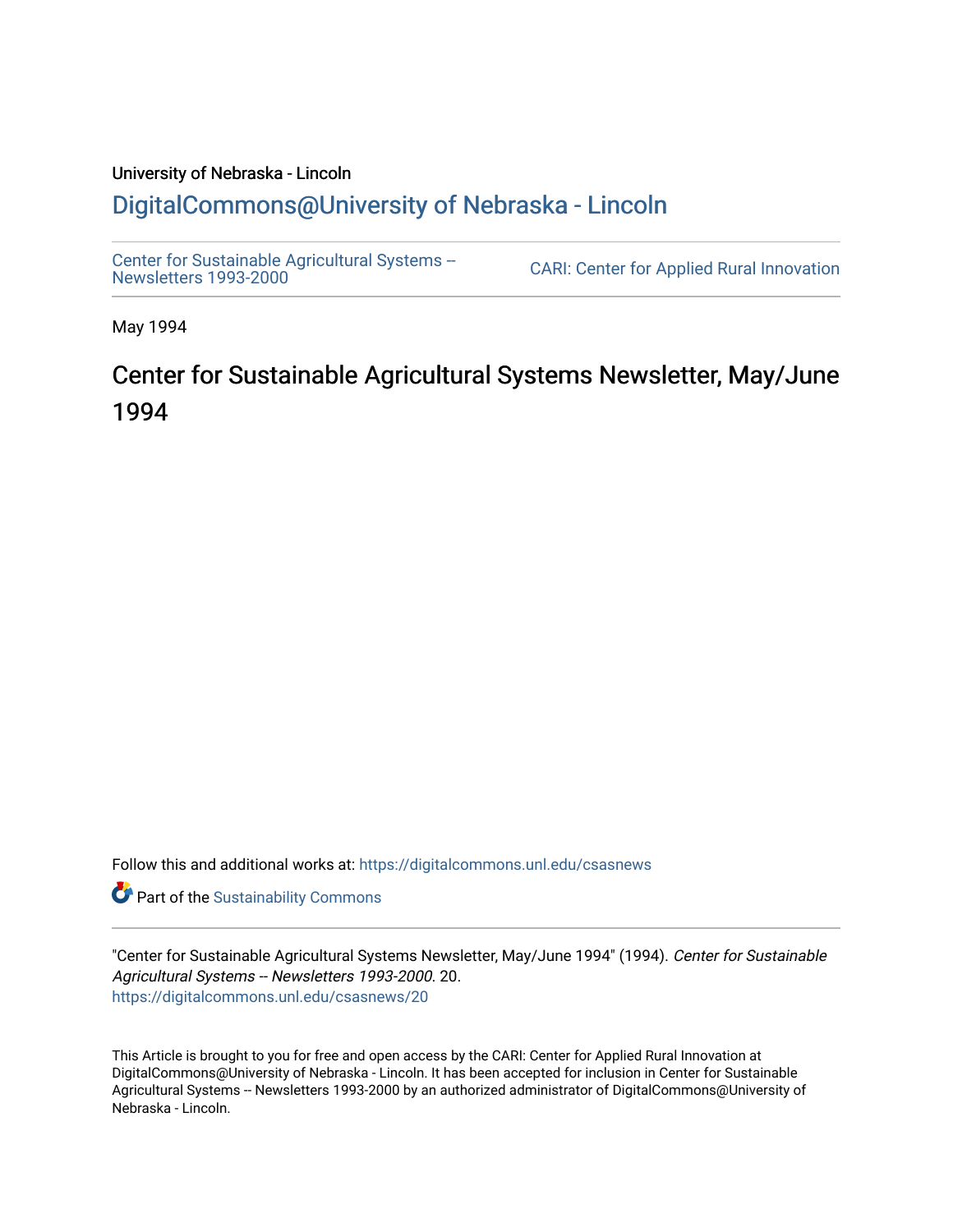# **May-June 1994 CSAS Newsletter**

The Center for Sustainable Agricultural Systems (CSAS) in the Institute of Agriculture and Natural Resources (IANR) at the University of Nebraska-Lincoln (UNL) is an interdisciplinary center formed in 1991 for the purpose of bringing together people and resources to promote an agriculture that is efficient, competitive, profitable, environmentally and socially sustainable for the indefinite future. Electronic versions of the CSAS bimonthly newsletter are sent to SANET, PENPages, and the internal IANRNEWS 10-14 days before those on our mailing list receive their hard copy. They are also available along with other sustainable ag information on the gopher: IANRVM.UNL.EDU. Note: The electronic version is not sent to individual e-mail addresses. To be added to the "hard copy" newsletter mailing list, or for questions or comments, contact the newsletter editor, Pam Murray, Administrative Coordinator, Center for Sustainable Agricultural Systems, 221 Keim Hall, University of Nebraska-Lincoln, Lincoln, NE 68583-0949, 402-472-2056, e-mail CSAS001@UNLVM.UNL.EDU.

\* \* \*

Contents:

KELLOGG GRANT TO PROMOTE INTEGRATED FARMING SYSTEMS IN NEBRASKA JOB OPENINGS SEEKING SITE ON SUSTAINABLE FARM FOR WHEAT RESEARCH SYSTEMS ANALYSIS AND SUSTAINABLE AGRICULTURE COSPONSORSHIP FUNDS AVAILABLE WES JACKSON, PAUL EHRLICH HIGHLIGHT GREAT PLAINS GRASSLANDS SYMPOSIUM LAW PROFESSOR COMMENTS ON INDUSTRIALIZATION OF U.S. AGRICULTURE NEW USDA ENVIRONMENTAL QUALITY COUNCIL CONGRESSIONAL SUSTAINABLE AG WORKING GROUP AQUACULTURE NETWORK ON INTERNET DATABASE OF STATE ALTERNATIVE AG LAWS MORE INFO ON GOPHER NATIONAL FOREST STEWARDSHIP CONFERENCE NEW TREND: BOUTIQUE MICROFARMS? MADDEN SPEAKS ON SUSTAINABLE AGRICULTURE WANT TO REDUCE YOUR JUNK MAIL? ORGANIC FARMERS LIST TOP RESEARCH PRIORITIES DID YOU KNOW... RESOURCES COMING EVENTS

# **KELLOGG GRANT TO PROMOTE INTEGRATED FARMING SYSTEMS IN NEBRASKA**

A \$920,000 grant from the W.K. Kellogg Foundation will help support formation of at least ten farmer innovation groups across Nebraska and make funds available to them on a competitive basis for their specific projects. The CSAS, Center for Rural Affairs, and Nebraska Sustainable Agriculture Society are the grant recipients and will provide project leadership.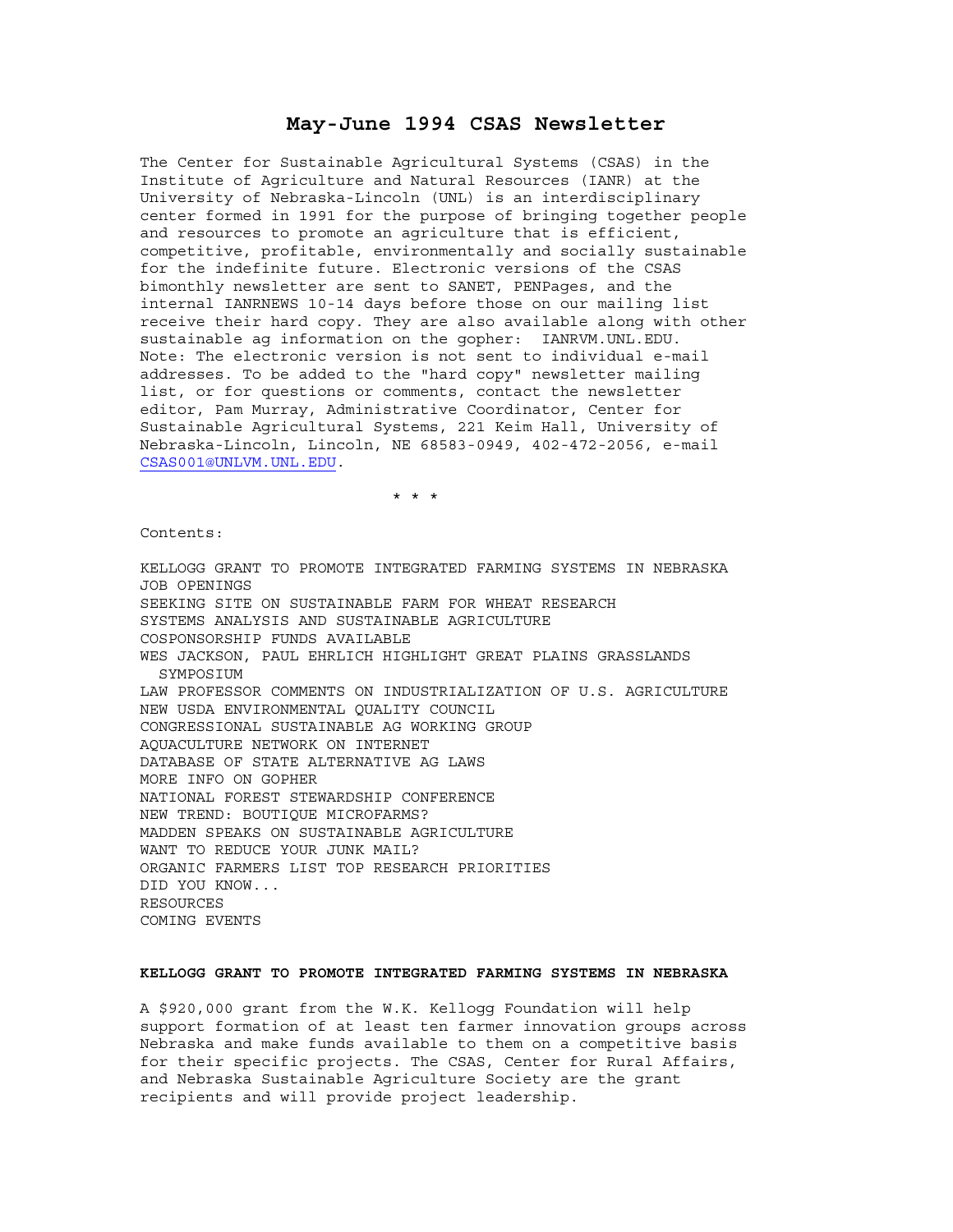Participants in the groups will be farmers and ranchers, Extension Educators, and other interested community members. Groups will design projects in the area of integrated farming systems, including on-farm research and demonstration fields as part of a community education program.

Another objective of this four-year project is leadership development and preparing farmers for service on key decisionmaking committees and organizations throughout Nebraska. Focus will be on agricultural policies and the mechanisms for farmers to become more involved in the political process.

The W.K. Kellogg Foundation was established in 1930 to "help people help themselves" by providing seed money to organizations and institutions that have identified problems and have designed constructive action programs aimed at solutions. This project addresses three of the foundation's focus areas: food systems, rural development and leadership.

If you are interested in establishing a group in your area, getting involved in the project or learning more about activities, contact your local Extension Educator, Wyatt Fraas at the Center for Rural Affairs, 402-254-6893, Charles Shapiro or Tim Powell at the Northeast Research and Extension Center, 402- 584-2261.

## **JOB OPENINGS**

The following position openings are related to the above project:

#1 Extension Educator, University of Nebraska-Lincoln On-Farm Research Coordinator, joint leader in a four-year Integrated Farming Systems project located in Hartington, NE. As part of a three-organization team, incumbent will be responsible for helping organize farmer and rancher initiated research. In addition, the project will have components that focus on leadership development and public policy analysis. The Extension Educator will be part of the Nebraska Cooperative Extension Division and report to the Northeast Research and Extension Center District Director. Salary and benefits are based on experience and follow University of Nebraska guidelines. This is a grant-funded non-tenured position. For more information about application contact: Lavon Sumption, Extension Human Resources Officer, UNL, 211 Ag Hall, Lincoln, NE, 68583-0703, 402-472-1577. Deadline August 1, 1994.

#2 Executive Director/Project Leader, Nebraska Sustainable Agriculture Society

Work with an active board of directors for a private non-profit membership organization located in Hartington, NE that advocates adoption of sustainable farming systems. Will be expected to solicit funding, organize farmers and tours, publish organization newsletter, coordinate annual conference, as well as other activities. In addition, will be joint leader in grant funded four-year Integrated Farming Systems project with two other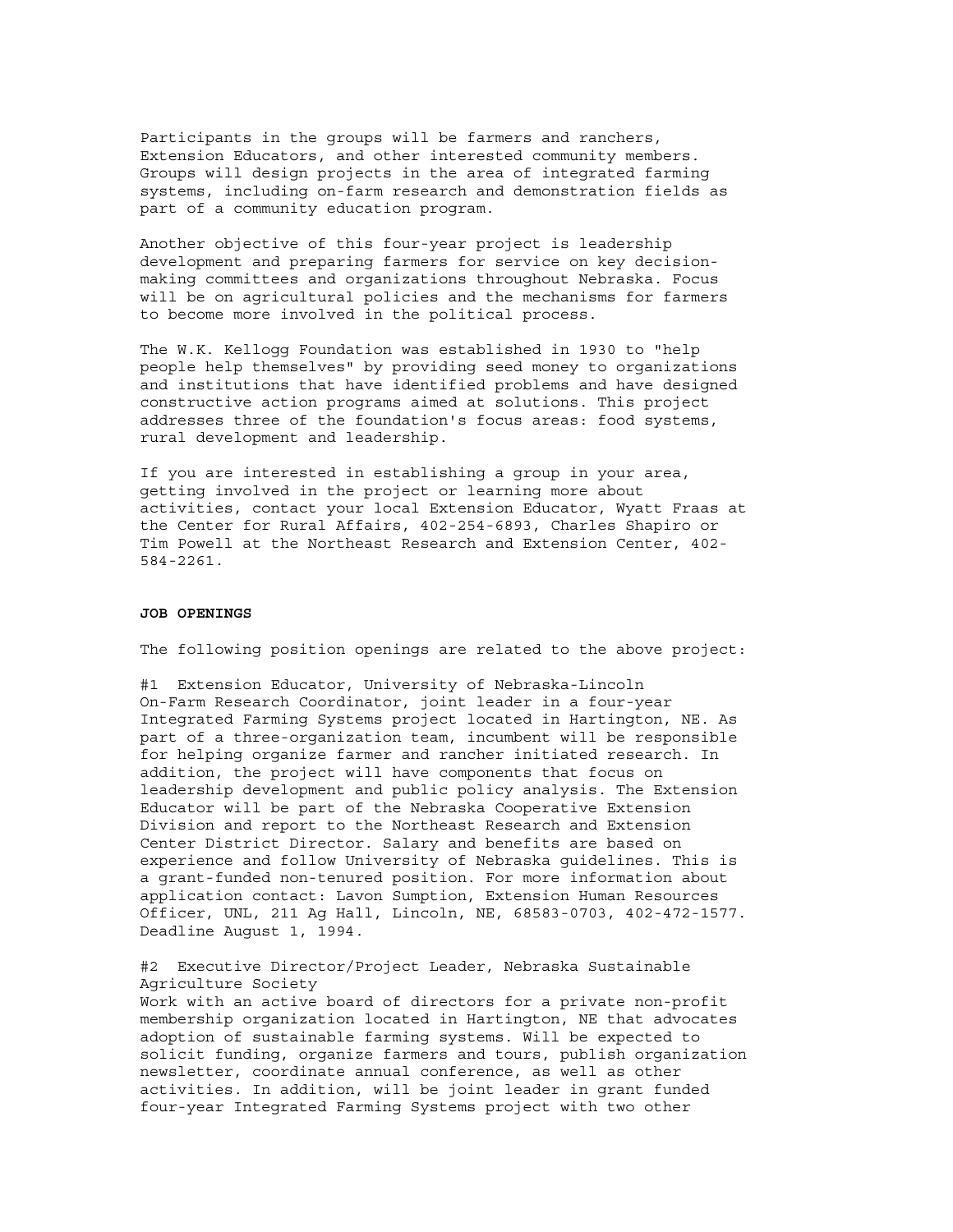organizations. Salary competitive and based on experience. Benefits package offered. For more information, contact: NSAS, P.O. Box 736 Hartington, NE 68739, 402-254-2289. Deadline August 1, 1994.

#3 Western Project Organizer, Nebraska Sustainable Agriculture Society Work with NSAS Executive Director and board of directors. Solicit funding, organize farmers and tours, contribute to organization newsletter, coordinate western conference, as well as other activities. Position location is in western Nebraska. Funding for 1/2 time but can work into full-time position for the right person, pending new funding. Salary ... (same as #2) Deadline September 1, 1994.

# **SEEKING SITE ON SUSTAINABLE FARM FOR WHEAT RESEARCH**

Dr. Stephen Baenziger, UNL agronomist, is looking for a 2-3 acre site on a sustainable agriculture farm in south central Nebraska. The purpose is to test advanced experimental lines and released varieties under sustainable cropping practices. Ideally the site should be east and south of Clay Center, not have been in wheat the previous year, and allow the use of Round-up herbicide for trimming back plots. All other cropping practices should be those of the regular farm operation. For more information, contact Dr. Baenziger, Dept. of Agronomy, U. of Nebraska, Lincoln, NE 68583- 0915, 402-472-1555.

#### **SYSTEMS ANALYSIS AND SUSTAINABLE AGRICULTURE**

The following is a summary of a presentation at a symposium at Indianapolis April 11-12, "Applied Research and Education in Sustainable Agriculture: What Have We Learned?"

A basic tenet of sustainable agriculture has been enterprise diversity. In practicing sustainable agriculture, enterprise diversity is generally linked to a systems concept in which a combination of crops or crop and livestock enterprises results in outcomes different than might be expected from averaging them. These different results are usually hypothesized to take the form of lower input use, reduced risk, and greater economic returns.

Study of the integration of enterprises into systems is more difficult than the study of single enterprises. Reactions to this include increased interest in involving farmers in research, multi-disciplinary analysis, and concern over philosophical narrowness of past research. These may well be useful to better understanding of agricultural systems, yet some major conceptual problems accompany systems analysis.

Systems analysis is more complex than combining enterprises and achieving average outcomes. Some progress occurs using whole farm planning (linear programming) in which efficiencies in the use of defined fixed resources (resources which can be used by various enterprises) are included in the analysis and solving for a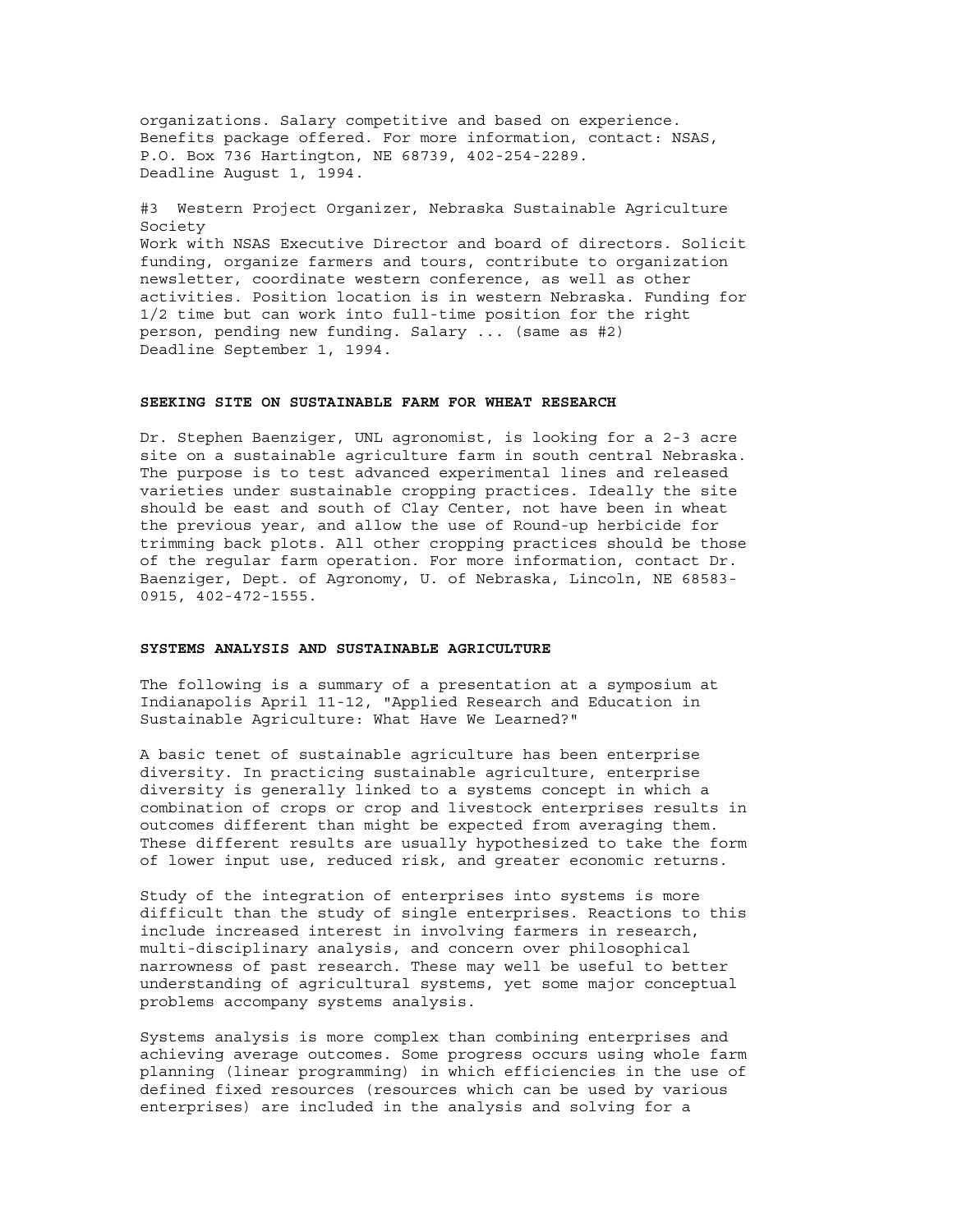system. However, this format is often deficient because 1) results are site-specific, 2) enterprise yield interactions are often ignored, and 3) long-run resources optimal to each potential system are not selected in the analysis but are specified.

Another approach to systems analysis has been to economically compare two or more predetermined systems in which data are available for each system. Two weaknesses of this approach are 1) other systems not included may be superior, and 2) the long-run resources optimal for each enterprise mix system generally are not included in the analysis.

A temptation exists to allocate system advantages or disadvantages back to individual enterprises. This is most evident when cost budgets for specific enterprises are constructed from costs of multiple enterprise farms. This allocation process defeats the purpose of systems analysis and can lead to errors when analyzing systems different from those from which the results were derived.

Needed for comprehensive systems optimization are 1) a whole farm analysis (determining the optimal resource mix), 2) yield interactions, and 3) differences in annual operating inputs resulting from integrating enterprises. In Nebraska research it appears that all three components are important to optimum system choice by farmers. A challenge for the future is to quantify these system advantages to better assist in the integration process and to provide decision support tools to farmers.

Submitted by Glenn Helmers

# COSPONSORSHIP FUNDS AVAILABLE

The CSAS is interested in cosponsoring Nebraska-based seminars, workshops, conferences, tours and other special events that are related to sustainable agriculture and are open to the public. The amount of funds available will depend on the number of requests received and our budget, but should range from \$50 to \$300 per activity. Your request should include information about the event, the amount requested, and the contact person. Allow at least two months for a reply.

#### **WES JACKSON, PAUL EHRLICH HIGHLIGHT GREAT PLAINS GRASSLANDS SYMPOSIUM**

Wes Jackson described our need to learn about the culture of a place before we launch into farming and ranching systems. By "culture" he means the accumulated genetic information that is contained in the plants, animals and microorganisms that abound in each ecosystem--not only the people who live there and the society that they have created. At the April Great Plains Grasslands Symposium in Lincoln, Jackson outlined his ideal for the study and understanding of a sense of place. Without this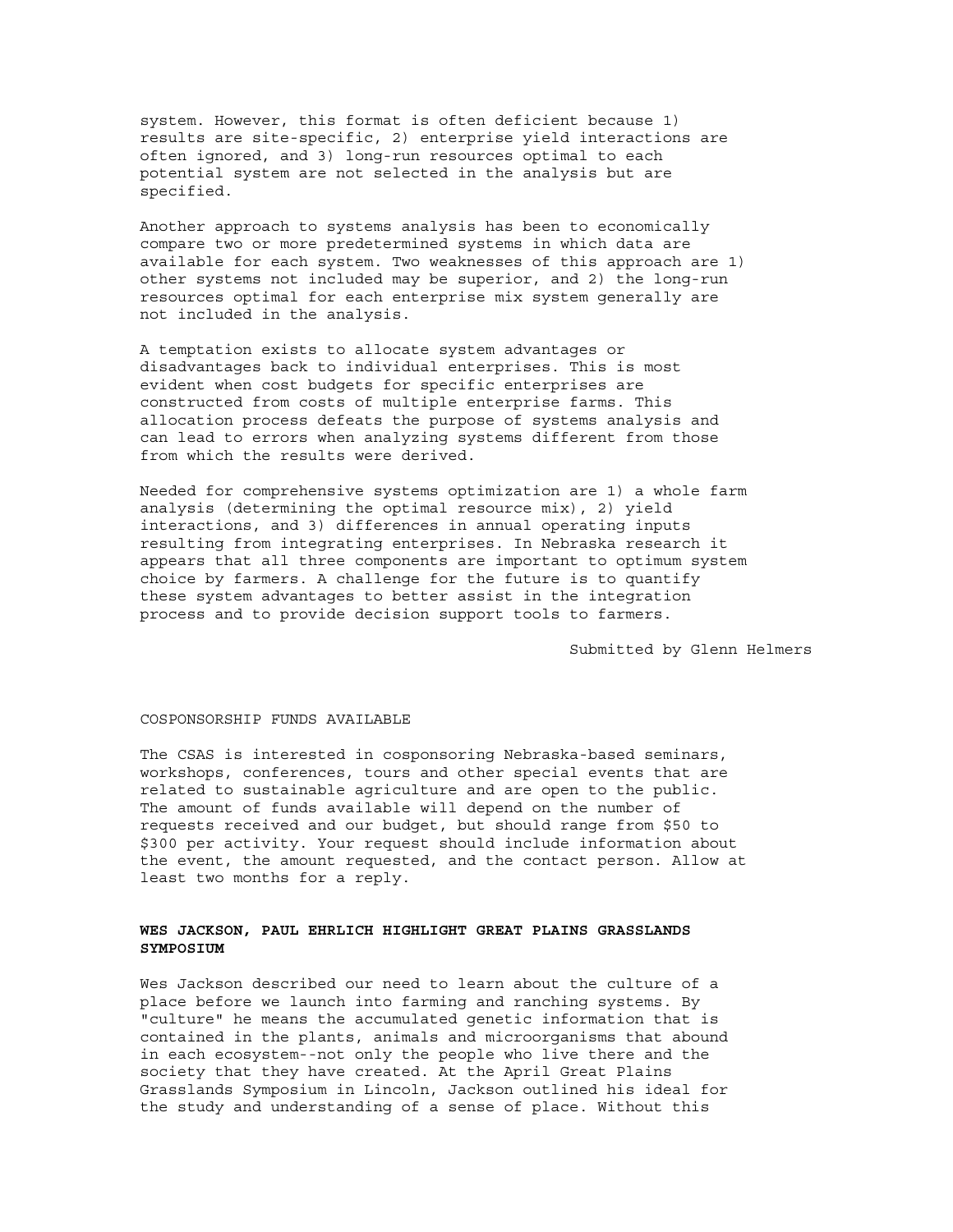basis, "we don't know what we are doing because we don't know what we are undoing," he quoted from Wendell Berry. In the research and education program at The Land Institute in Salina, Kansas, Jackson said they are beginning to better understand the complexity of the prairie ecosystem and are creating combinations of plants in what are called perennial polycultures. In the future these will supply food, hold the soil in place, and approximate the native vegetation of the place. Such a system will be more sustainable than today's extractive cultivation of a few crops based on high inputs of fossil fuels and other scarce resources.

Jackson went on to describe the Matfield Green community in Chase County, Kansas, where a project is underway to restore the infrastructure and vitality of the place. With minimal investment in old houses, the school, a lumber yard, and other buildings, a group of interested partners is working under Jackson's direction to reinvent community in the plains. He envisions a biosufficient community that produces much of its own food and supports small business to the degree necessary to sustain the local population, as well as relating to society at large. This is another project of The Land Institute.

Other speakers in the conference described ongoing research and educational efforts in the Great Plains grasslands. The restoration of buffalo herds in Native American homeland areas is one current project that is finding success. Use of native species for specialty food items was described by Kay Young, who gave examples from her new book, "Wild Seasons" (Nebraska Press, 1993). Our Center for Sustainable Agricultural Systems had a twoday display that featured photos of current research and books from the series, "Our Sustainable Future." There was great interest in the new book by Jim Bender, CSAS advisory committee member, "Future Harvest: Pesticide Free Farming" (Nebraska Press, 1994).

Paul Ehrlich of Stanford University, author of "The Population Bomb" and other more recent titles, described the changes in global demography over the past centuries. The predictions made in the 1960s in their first book were gloomy, but have turned out to be optimistic. There continues to be a wide disregard by many nations, especially in the developed world, for the magnitude and urgency of world population management. He called for the U.S. to take a role of leadership in funding population planning around the world. We have been slow in responding to this great need, he said, and have just emerged from 12 years of near total disregard for one of the world's most severe problems.

Submitted by Charles Francis

Editor's Note: The spring 1995 (Vol. 15, No. 2) issue of "Great Plains Quarterly" will contain most symposium presentations. Scientific papers will be published in Vol. 5 of "Great Plains Research." For more information, contact the Center for Great Plains Studies, U. of Nebraska, PO Box 880314, Lincoln, NE 68588- 0314, 402-472-6058.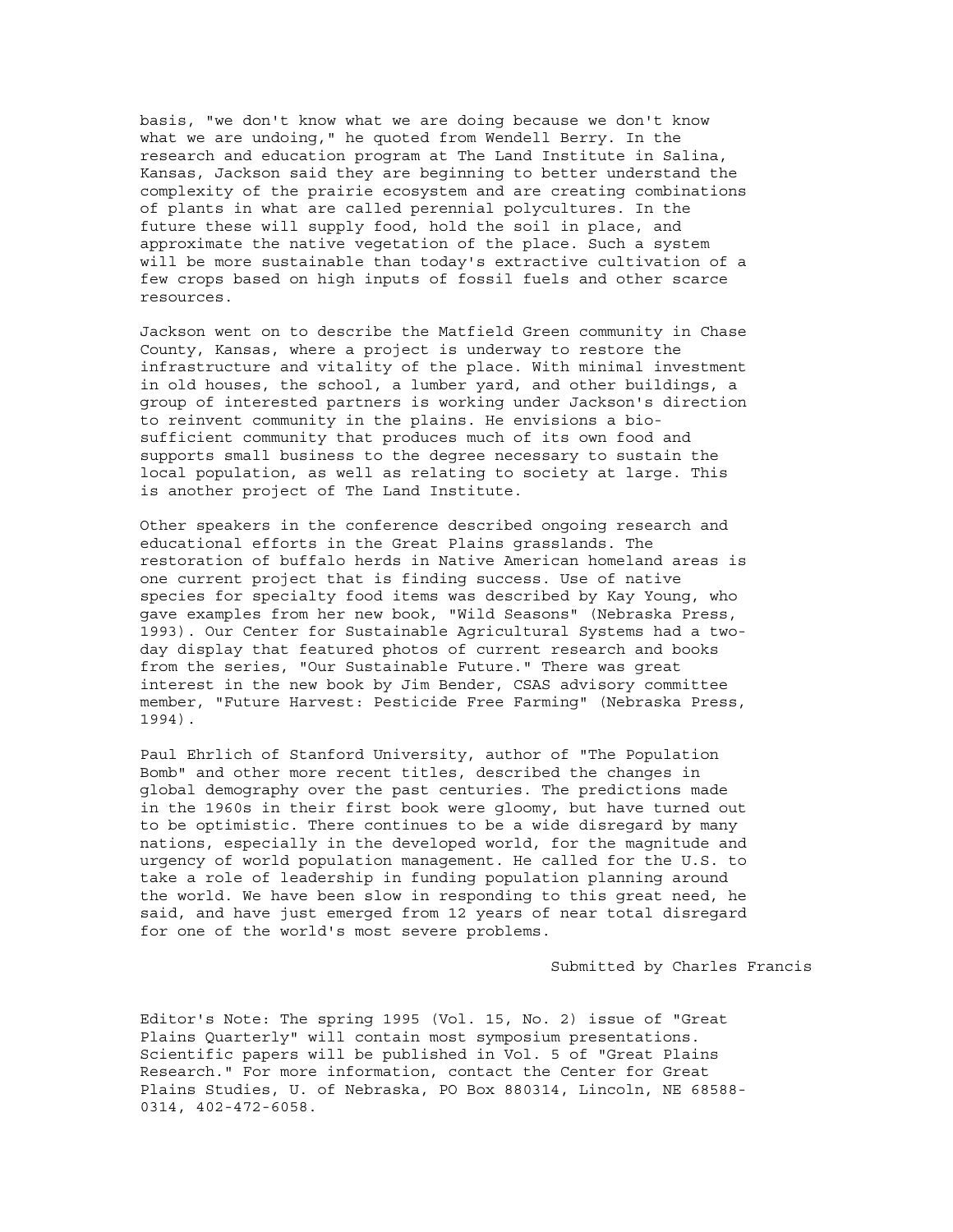#### **LAW PROFESSOR COMMENTS ON INDUSTRIALIZATION OF U.S. AGRICULTURE**

The April issue of "Successful Farming" magazine contains an opinion piece by Neil Hamilton, professor of law and director of the Ag Law Center at Drake University, in which he said industrialization is restructuring American food production- making farmers employees on their own land. He added that contract production gives farmers limited control over the production or marketing of their crops.

#### **NEW USDA ENVIRONMENTAL QUALITY COUNCIL**

Secretary Espy has created the Agricultural Council on Environmental Quality to promote coordination in resolving problems and developing policy, and serve as the focal point for USDA interaction for issues with other departments, agencies, environmental groups and the agricultural community. For more information contact Carole Florman, 202-720-7173.

#### **CONGRESSIONAL SUSTAINABLE AG WORKING GROUP**

May 4 was the first meeting of the House Working Group on Sustainable Agriculture, established by Congressman Sam Farr (D-CA) to keep Members of Congress informed of the progress of the National Organic Standards Board and the compliance of the Federal Organic Foods Production Act of 1990, and to ensure that the organic foods industry is fully acknowledged in the 1995 Farm Bill. This working group is interested in hearing from anyone having ideas on sustainable agriculture. Contacts: Linda Delgado, 202-225-2861; Brad DeVries, 202-225-6416, bdevries@house.gov.

#### **AQUACULTURE NETWORK ON INTERNET**

AquaNIC--an electronic information center providing the latest word on state, national or international aquaculture, is maintained at Purdue University. For an overview and access instructions, request document "aqua" from jhorigan@esusda.gov.

#### **DATABASE OF STATE ALTERNATIVE AG LAWS**

For over a year, The Center for Policy Alternatives has researched state laws pertaining to alternative agriculture. The result of this study is a comprehensive database encompassing a wide range of legislative issues in all fifty states. Included in each entry is the law's title, cite, year enacted, purpose, and a brief summary of the law's elements. Excluded from the database are laws found in every state such as those establishing soil conservation districts or pesticide registration. The database is available in hard copy and electronically. For more information contact the CSAS office.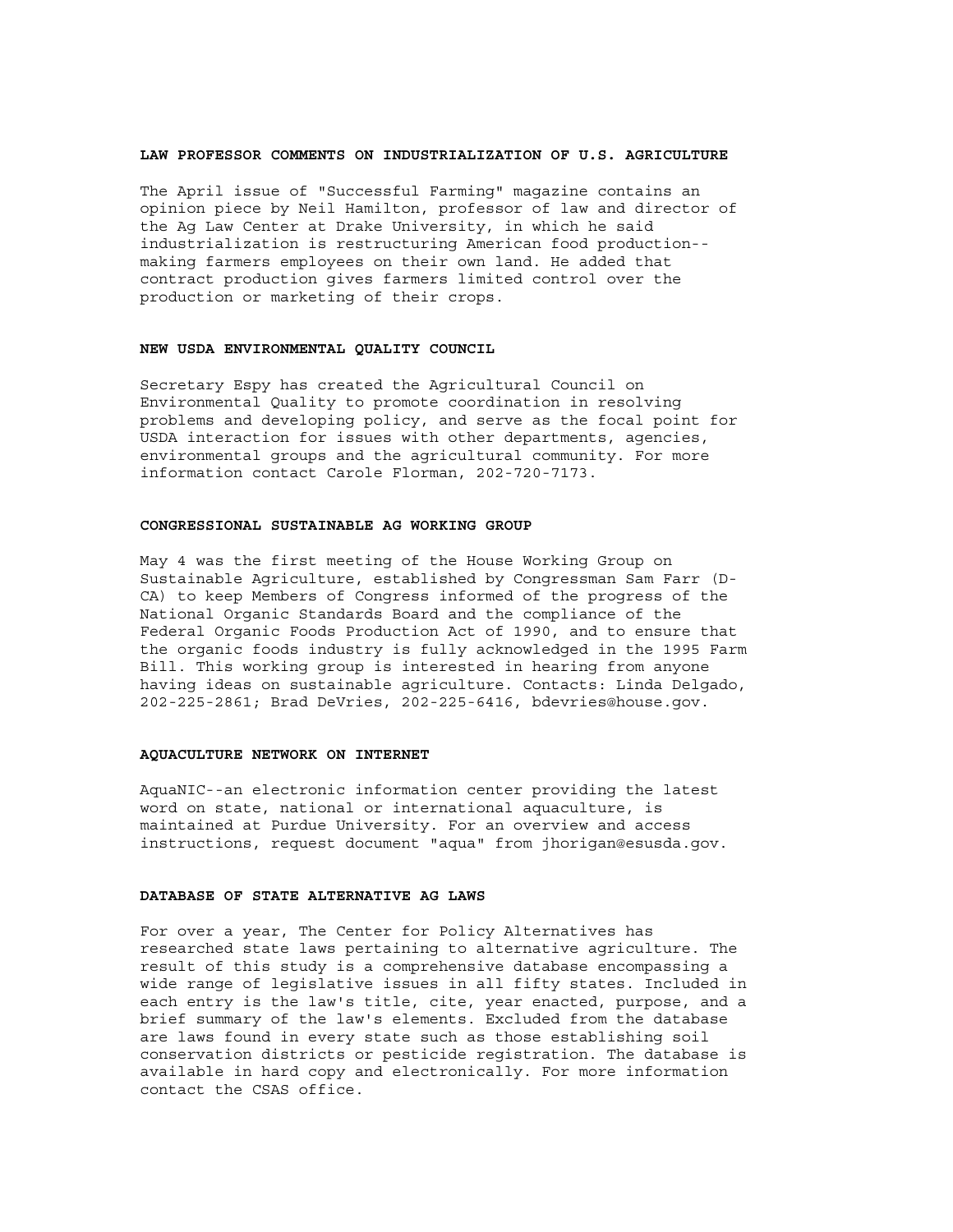# **MORE INFO ON GOPHER**

In the last issue of the CSAS newsletter you learned that the new IANRVM gopher contains information about and created by the CSAS. Now you can find information generated by the UNL Water Center/Environmental Programs unit. The path is: IANRVM.UNL.EDU IANRVM Information Sustainable Agriculture.

### **NATIONAL FOREST STEWARDSHIP CONFERENCE**

Over 100 non-industrial private forest landowners made recommendations on how best to increase the number of dedicated forest stewards at the first National Conference on Forest Stewardship April 26-28 in Nebraska City. Conference proceedings will be available through the Forest Service; contact Larry Biles, 202-720-5119,lbiles@esusda.gov.

#### **NEW TREND: BOUTIQUE MICROFARMS?**

"The Trends Journal" predicts the next big fad to face U.S. agriculture will be small "boutique farms" offering such staple items as organic poultry, fish, meats, produce and dairy products. Others will cultivate heirloom vegetables, which are grown from seeds that have been passed down throughout generations. Primary Source: "Small to Be Beautiful in Farming's Future," GANNETT NEWS SERVICE, April 21, 1994. Secondary Source: "Sustainable Agriculture Week," Institute for Agriculture and Trade Policy, Minneapolis, April 27, 1994.

# **MADDEN SPEAKS ON SUSTAINABLE AGRICULTURE**

At a recent conference in Orlando, Florida, Dr. J. Patrick Madden, Executive Vice President of the World Sustainable Agriculture Association, gave a speech titled "Goals and Realities of Attaining a More Sustainable Agriculture." Topics addressed included Alternative Concepts of Sustainable Agriculture, On the Nature of Pests and Pest Control, Synthetic Chemical Pesticides and Fertilizers, Biological Approaches to Pest Control, and The LISA, SARE and ACE Grants Programs. For a copy of the speech, contact the CSAS office.

#### **WANT TO REDUCE YOUR JUNK MAIL?**

Americans receive 2 million tons of unwanted mail each year, some of which is on slick non-recyclable paper. Before you order something, ask that your name and address not be sold to other companies. To get your name off of some mailing lists, write: Mail Preference Service, Direct Marketing Association, 11 West 42nd St., P.O. Box 3861, New York, NY 10163-3861. Ask that your name be removed from existing and future mailing lists. Contact companies not covered by DMA directly.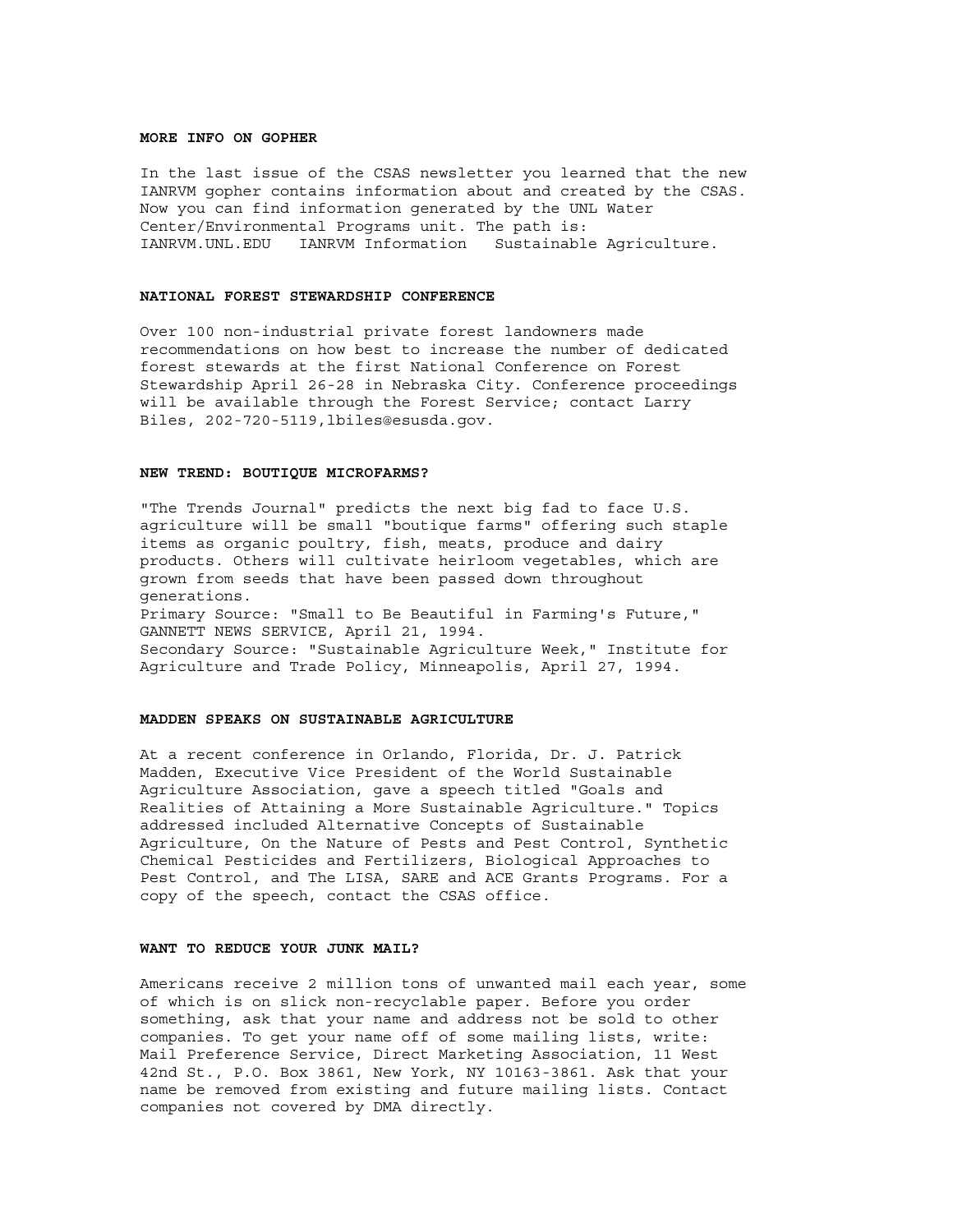## **ORGANIC FARMERS LIST TOP RESEARCH PRIORITIES**

A national survey of certified organic farmers conducted by the Organic Farming Research Foundation found that their top three research priorities are: 1) to increase consumer demand for organic products, 2) study the relationship of growing practices to crop quality and nutrition, and 3) study the relationship between plant nutrition and pest resistance. For more information, contact OFRF, P.O. Box 440, Santa Cruz, CA 95061, 408-426-6606. Sidenote: The National Organic Standard Board is expected to complete its recommendations on suggested standards in early June.

# **DID YOU KNOW...**

An Oklahoma firm has licensed ARS' patented process for making 100% vegetable-oil-based printing inks.

In an effort to demonstrate techniques for maintaining fish and wildlife habitat while producing sustainable supplies of wood products, Boise Cascade Corp. (UNL's office products supplier) is undertaking three ecosystem and biodiversity studies covering more than one million acres of forest and costing an estimated \$8 million over five years.

According to USDA, over 50% of the nation's fruit, vegetable and major field crop producers are applying some level of IPM; monitoring for all crops and crop rotation for corn are among the most widely practiced IPM strategies, use of beneficial insects the least practiced. President Clinton hopes to see the number raised to 75% by 2000.

The Environmental Working Group said the CRP has saved more than 32 million tons of topsoil every year in Missouri alone since it started in 1986.

Offers to enroll land in the Wetlands Reserve exceeded expectations by 75,000 acres, which the ASCS head said shows the environmental commitment of American farmers.

USDA-SCS chief Paul Johnson has organized a wetlands team composed of career SCS officials; its mission is to raise visibility of wetlands programs and enhance coordination with other agencies.

A survey by Progressive Farmer magazine shows 72% of farmers who responded would choose farming again because of the lifestyle.

Smokey Bear turns 50 on August 9.

Purdue U. researchers have developed "the grain chiller," a portable air conditioner that kills pests in grain bins with cold air, eliminating the need for pesticides.

EPA says barely half the nation's rivers, lakes and wetlands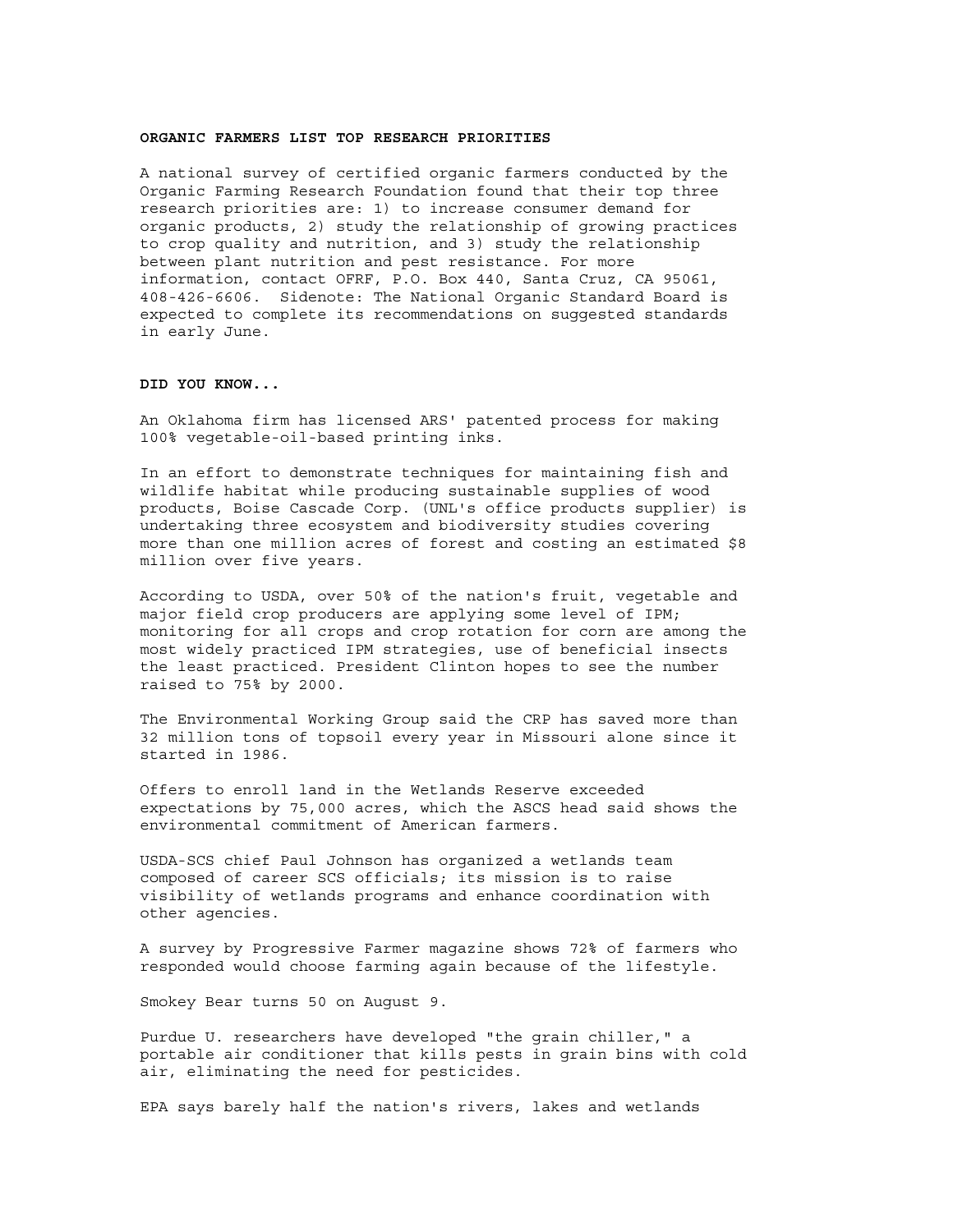contain water suitable for all uses by humans and nature.

U. of Missouri economists said nitrogen and phosphorus fertilizer will cost 10-14% more this year than last.

Leaders of a wildlands movement say 10% of the contiguous 48 states remains "wild," an amount declining by 2 million acres/yr.

#### **RESOURCES**

"SARE 1994 Project Highlights." For a copy of the annual report, contact the communications official of the nearest regional SARE office (North Central: Lisa Jasa, Lincoln, NE, 402 472-7081).

"Protect Your Groundwater: Education for Action," \$6.95 + \$3.50 s&h, Publications Dept., League of Women Voters, 1730 M St., NW, 10th floor, Washington, D.C. 20036; 202-429-1965.

"Pesticides and Groundwater: A Guide for the Pesticide User," \$4, payable to NRAES, from Northeast Regional Agricultural Engineering Service, Cooperative Extension, 152 Riley-Robb Hall, Ithaca, N.Y. 14853-5701, 607-255-7654.

Database of over 400 community-supported agriculture farms around the U.S. Contact Bio-Dynamic Association, PO Box 550, Kimberton, PA 19442, 215-935-7797.

"1994 National Organic Directory," \$34.95 + s&h, Community Alliance with Family Farmers, PO Box 464, Davis, CA 95617.

"How to Control House and Stable Flies Without Using Pesticides," free, USDA-ARS, Rm 120, Bldg. 305, BARC-E, Beltsville, MD 20705, 301-504-8274. (Note: The March 1994 issue of USDA-ARS' "Agricultural Research" contains a good article on this topic.)

"RTD Updates: Pest Scouting," (Feb. 1994), USDA-ERS, 1301 New York Ave. NW, Rm 524, Washington, DC 20005-4788, 202-219- 0436.

"Environment and Agriculture: Rethinking Development Issues in the 21st Century," \$24.95, Winrock Publication Sales, PO Box 0363, Arlington, VA 22209-0363, 703-525-9430.

"Wetlands Walk" materials provide the lay person with an introduction to wetlands, EPA, Susan Handley, 206-553-1287.

"1994 National Organic Directory: A Guide to Organic Information and Resources," Community Alliance with Family Farmers, 916-756- 8518.

The UNL Center for Biotechnology has a library of materials (print and video) to lend or make copies of for IANR staff. For a list of materials, contact the Center for Biotechnology, 402-472- 2635.

"Clean Water and Thriving Farms: Mutual Goals in Sustainable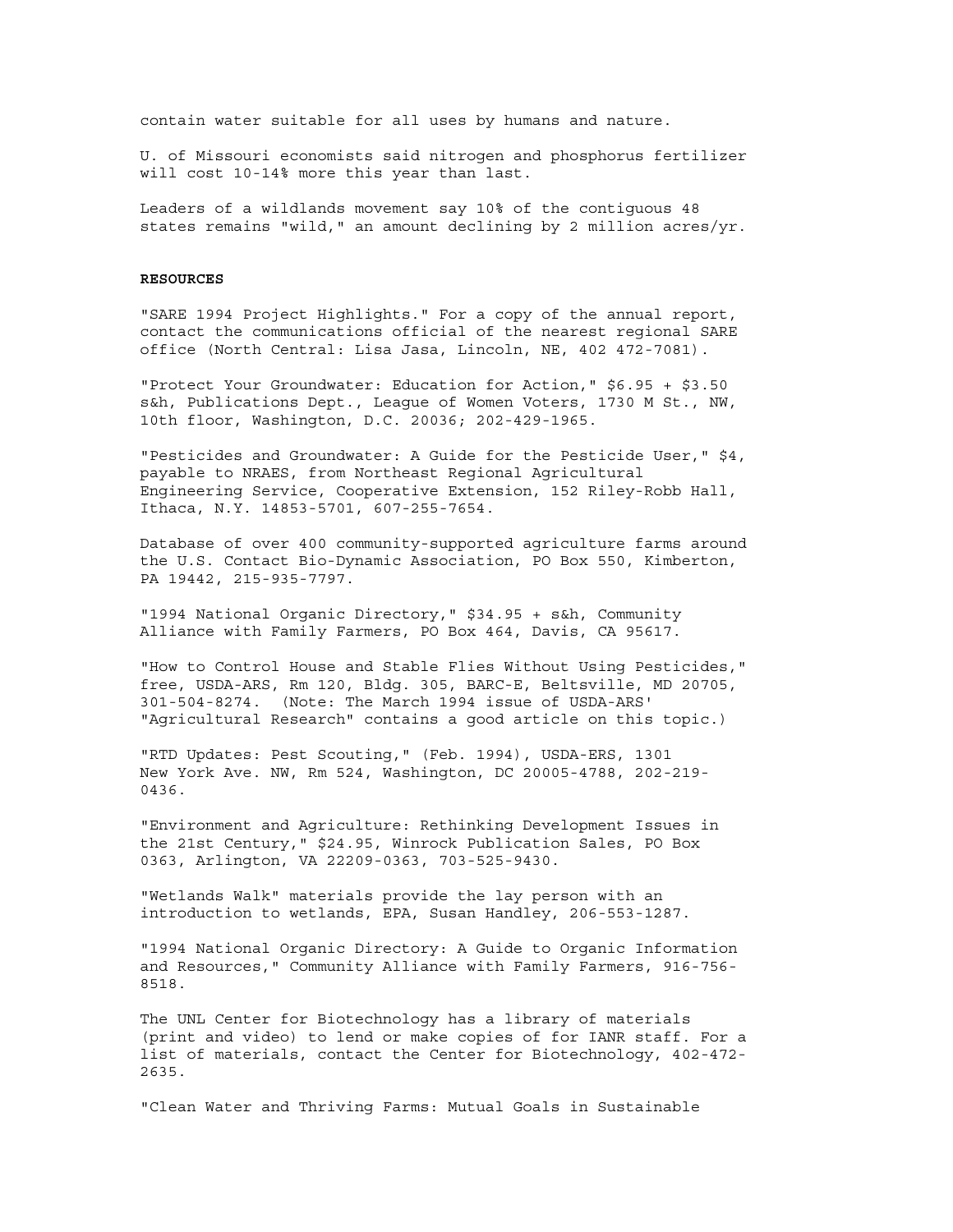Agriculture," \$5, the Minnesota Project, 1885 University Ave. W., St. Paul, MN 55104, 612-645-6159.

"Understanding the Human Element in Agricultural Resource Conservation," Soil and Water Conservation Society, 7515 Northeast Ankeny Road, Ankeny, IA 50021-9764, 515-289-2331.

"Future Harvest: Pesticide Free Farming" with accompanying teaching manual, \$21 + \$2.50 s&h, University of Nebraska Press, PO Box 880484, Lincoln, NE 68588-0484, 402-472-3584. (Ask for information about other books in the "Our Sustainable Future" series.)

# **COMING EVENTS**

Contact CSAS office for more information:

July 5-9 - 5th International Symposium On Earthworm Ecology, Columbus, OH.

Aug. 4 - Leopold Center Annual Conference, Ames, IA.

Aug. 7-10 - Agroforestry and Sustainable Systems Symposium, Fort Collins, CO.

Aug. 7-10 - "Catch the Conservation Wave," Soil and Water Conservation Annual Meeting, Norfolk, VA.

Aug. 8-11 - Applied Aspects of Insect Biological Control (for graduate students and biological control implementers), Hickory Corners, MI.

Aug. 18-21 - Symposium on Sustainability of Range Livestock Production in the West, Billings, MT.

Aug. 13-21 - International Conference on Organic and Sustainable Agriculture, Beijing.

Sep. 6-8 - National Symposium, "Allelopathy in Sustainable Agriculture, Forestry and Environment," Rajasthan, India.

Sep. 18-21 - Sustainability of Range Livestock Production Systems in the West, Billings, MT.

Oct. 2-6 - International Conference on Modern Agriculture and the Environment, Rehovot, Israel.

Oct. 23-31 - International Sustainable Agriculture and Food Security Week, Washington, DC.

Nov. 1-3 - North Central Biological Control of Insects Conference, Lincoln, NE.

Nov. 21-25 - Systems-Oriented Research in Agriculture and Rural Development, Montpellier, France.